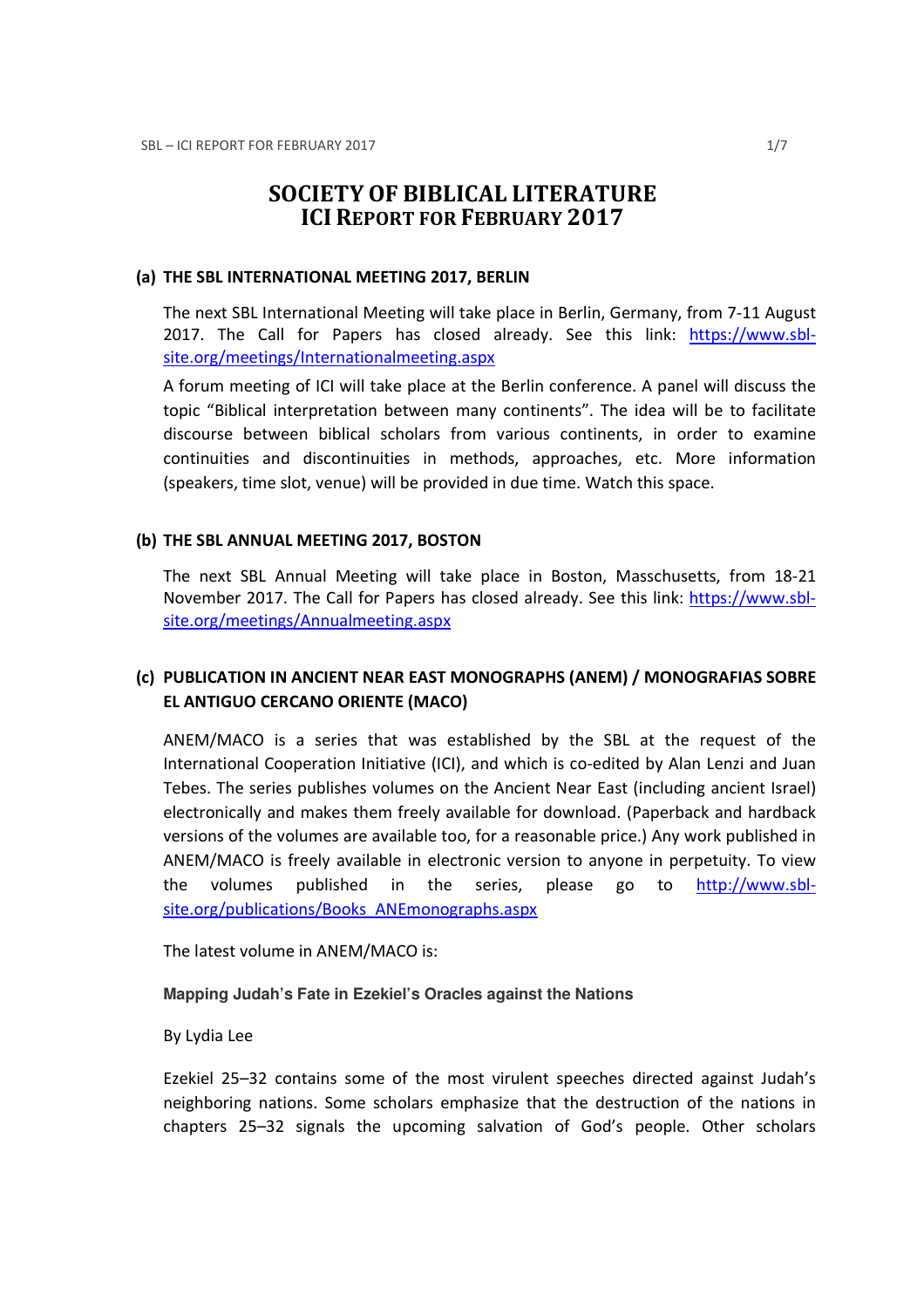presuppose that the nations are judged by a separate moral standard and render the judgment executed upon the nations irrelevant to that upon Judah. In this study, Lydia Lee postulates a third way to perceive the rhetorical roles of the nations in Ezekiel 25– 32. Unraveling the intricate connections between the oracles against the nations and those against Judah, Lee argues that Ezekiel 25–32 contains a daring message of judgment against not only the foreign nations but also Judah's land, temple, and nation. Lee places Ezekiel 25–32 in a broader context, considering how samples of its early reception within the prophetic book affirm or transform the bleak message about the oblique judgment for the house of Judah. For scholars interested in Ezekiel or the oracles against the nations, this study will offer a new way of thinking about the corpus concerning foreign nations.

To download the book for free, paste the following link into your browser: https://www.sbl-site.org/assets/pdfs/pubs/9780884141808\_OA.pdf

### (d) PUBLICATION IN INTERNATIONAL VOICES IN BIBLICAL STUDIES (IVBS)

IVBS is a series that was established by the SBL at the request of the International Cooperation Initiative (ICI), and which is co-edited by Monica Melanchthon and Jione Havea. IVBS encourages in particular submissions from scholars in the present seven international regions for which it has editorial boards: Africa, Central and Eastern Europe, Latin America, Middle East-South Asia, Northeast Asia, Pacific, and Southeast Asia. Interregional collaborations are also welcome. IVBS publishes works in English and in any other language for which its editors can find qualified peer reviewers. Any work published in IVBS is freely available to anyone in perpetuity. The series publishes work generally in the area of reception history and criticism. The scope is not limited to any particular biblical text or historical timeframe. The works will mainly be published in English and, wherever possible, also in primary languages of authors. For more information please go to http://ivbs.sbl-site.org/home.aspx. If you would consider publishing your work in this series, feel free to contact one of the two general editors, Monica Melanchthon or Jione Havea.

The latest volume in IVBS is:

### Reading Ruth in Asia

### Edited by Jione Havea and Peter Lau

This monograph contains readings of texts and themes from the Book of Ruth by scholars from Asia. There is a strong mix of postcolonial and contextual flavors in the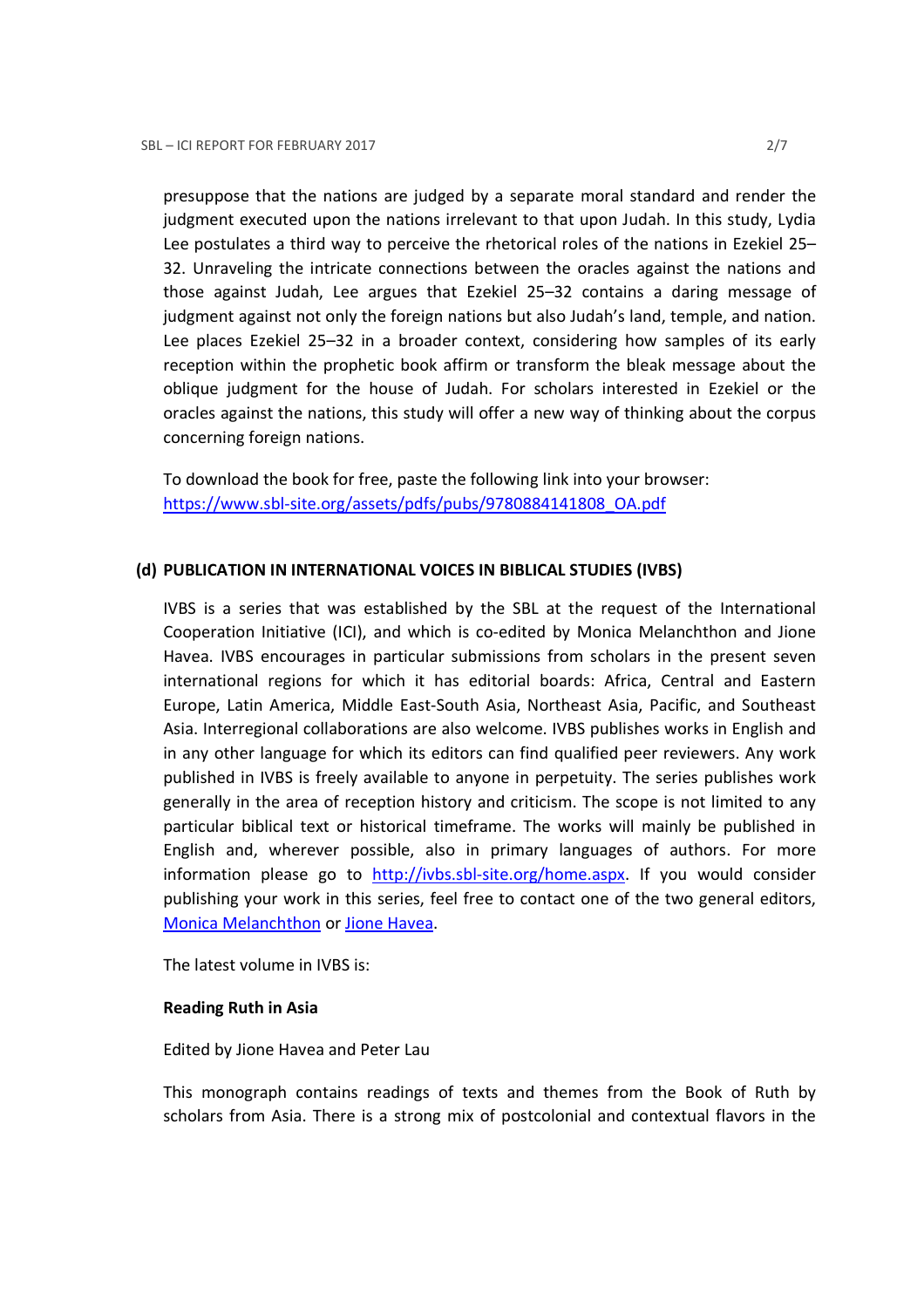essays, which together give readers a taste of Biblical Criticism in Asia. Special attention is given to the literary, cultural, gender and minoritized subjects in the Book of Ruth.

To download the book for free, paste the following link into your browser: http://ivbs.sbl-site.org/uploads/9780884141006\_OA.pdf

### (e) PUBLICATIONS: ONLINE BOOKS – NEW BOOKS ADDED

(For the full list, please go to http://www.sbl-site.org/publications/Books\_ICIbooks.aspx)

### Scholastic Rabbinism: A Literary Study of the Fathers According to Rabbi Nathan

Saldarini, Anthony J. Scholastic Rabbinism: A Literary Study of the Fathers According to Rabbi Nathan. Brown Judaic Studies 14. Atlanta: Scholars Press, 1982.

(no further description)

#### Hittite Diplomatic Texts, 2nd Edition.

Beckman, Gary. Hittite Diplomatic Texts, 2nd Edition. Writings from the Ancient World 7. Atlanta: Scholars Press 1999.

This work presents full translations of more than 50 documents from the files of the "foreign office" of the Hittite Empire: 21 treaties, 18 diplomatic letters, and 18 royal edicts and miscellaneous records concerning the relations of the Hittites with their Anatolian and Syrian vassals, as well as with other great powers such as Egypt, Assyria, and Babylonia. Originally composed in Hittite or in the Akkadian lingua franca of the day, many of these texts have never before appeared in English. A short introduction places each document in its historical and cultural context, and a general essay acquaints the reader with the diplomatic practice of the Late Bronze Age. This collection of documents is a major source book for historians of the Ancient Near East and for students of cuneiform and Biblical law. It will also prove useful for those investigating the relationship between Biblical covenant theology and its possible antecedents in older Near Eastern treaty patterns.

### Other Publishers' Resources and Resources in Spanish

Oxford University Press offers free and reduced rate access to dozens of countries. Learn more on their website.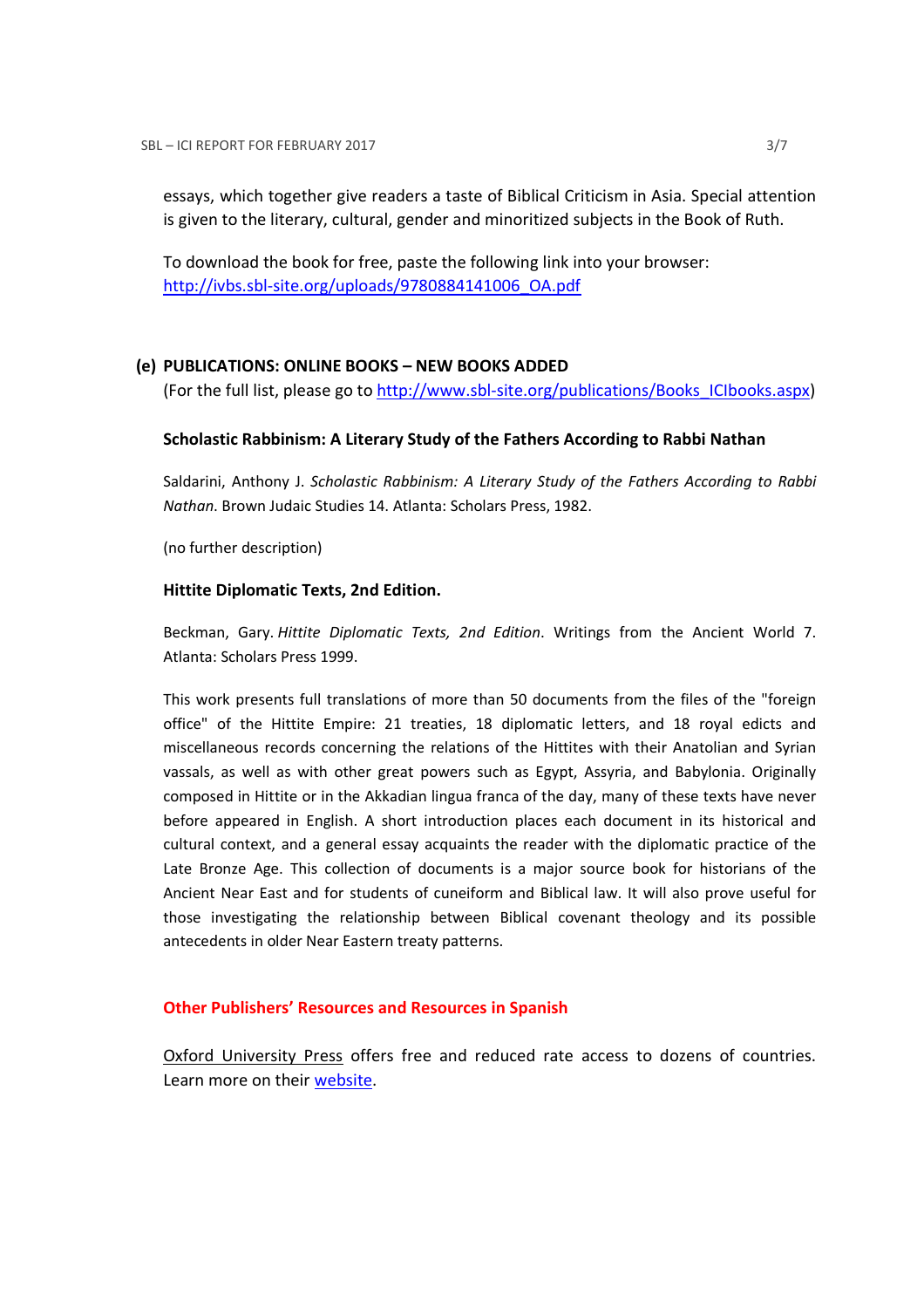We thank the Instituto Multidisciplinario de Historia y Ciencias Humanas who is willing to make some direct links to free Spanish publications available on the ICI book repository page. See the following link. Links are available there to the following books (in Spanish):

- Excavation reports of Tell el-Ghaba (Egypt)
- Study of Stela of Gebel Barkal (Egypt)
- Proceedings I institute worshop (includes articles on ANE)
- Proceedings II institute worshop (includes articles on ANE)
- Proceedings III institute worshop (includes articles on ANE)

There is also a link to the following Spanish journal:

• Journal of Egyptological Studies

# (f) ICI TEACHING COLLABORATION PROGRAM

In order to facilitate the exchange of scholars and institutions in biblical studies across the globe, a teaching collaboration program is run by the ICI. The facility consists of lists of scholars and institutions interested in exchanges that are made available on the SBL website. See: http://sbl-site.org/educational/ICITeaching.aspx. If you or your institution is interested in such collaboration, please visit the site and enroll yourself in these lists. For more information, contact Jackie du Toit.

# (g) JOURNAL OF BIBLICAL LITERATURE (JBL) ARCHIVE

Take note that an archive with JBL articles from volume 122.1 of 2003 through volume 130.1 of 2011 is available online to people accessing the SBL website from any ICI country. See http://www.sbl-site.org/publications/ICI\_JBLarchive.aspx. All articles in those volumes can be downloaded for free!

# (h) THE SBL WEBSITE

The SBL website (on the SBL Press page) has a facility where one can search the full text of all SBL books! For this very convenient tool, see: http://sbl-site.org/publications/default.aspx

For searching reviews of a vast number of academic publications, see the website of Review of Biblical Literature (RBL) at (you have to log in with your membership number): http://www.bookreviews.org/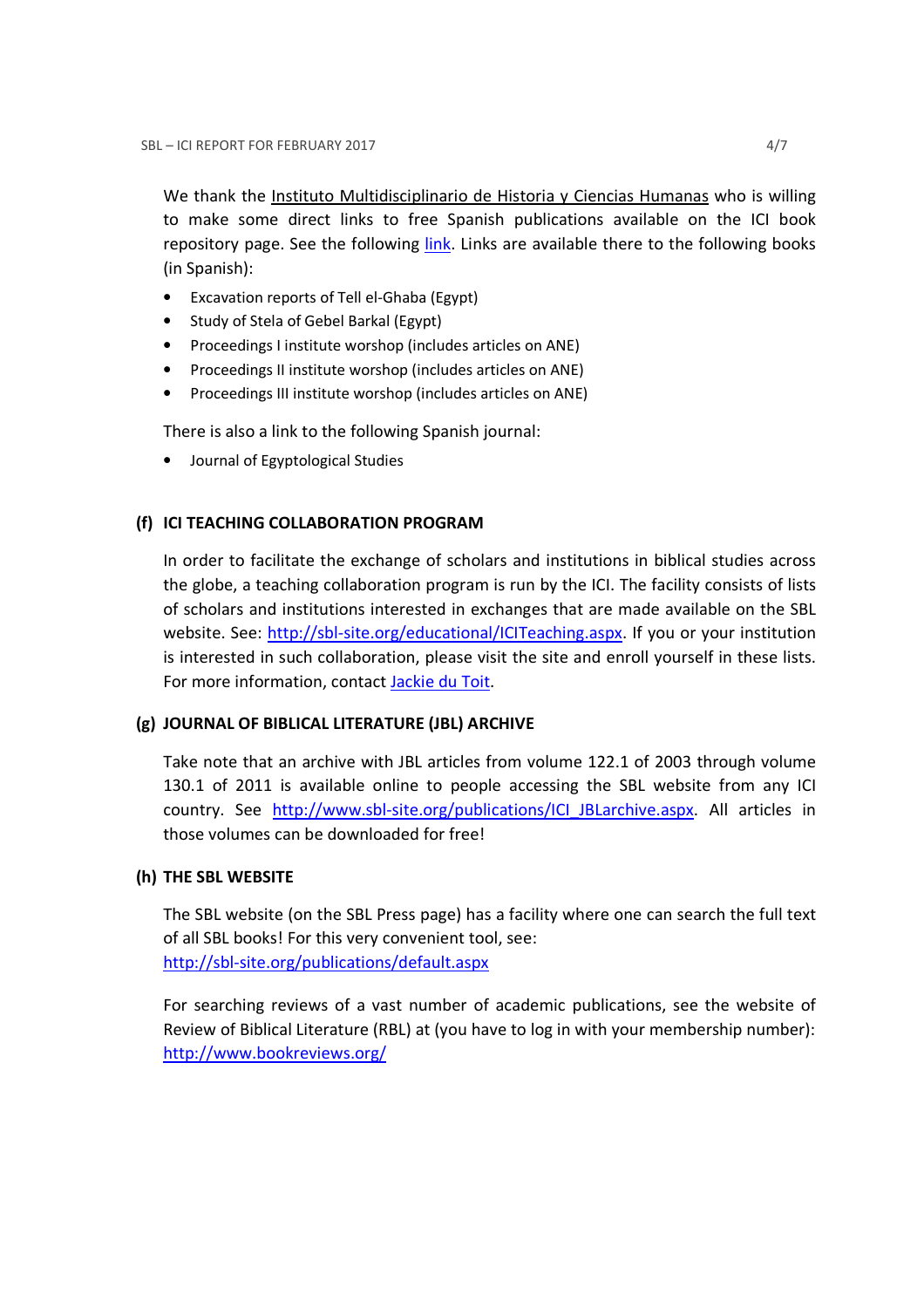### (i) EVENTS

The SBL maintains a significant list of events taking place anywhere in the globe. For the full list please go to http://www.sbl-site.org/meetings/events.aspx

A selection of events is listed below—mainly those taking place in ICI regions. Please provide information on conferences in your region, including calls for papers, to Sharon Johnson at sharon.johnson@sbl-site.org.

### March 28, 2017

### Extended CFP Deadline for OBSA

The 2017 gathering (21-22 April 2017) of the Oceania Biblical Studies Association is an opportunity to assess, energize, navigate and sanction biblical studies in Pacifika, mindful of the struggles with the occupation of island nations and the concern for solidarity and cooperation between island groups and peoples. In those interests, we invite presentations within the currents of the streams (on methodology; on scriptures; on practices) of OBSA.

For more information:

See https://sites.google.com/site/wavesofthemoana/obsa-2017

### April 9-12, 2017

### 2017 Annual Meeting of the New Testament Society of Southern Africa (NTSSA)

Meeting will be held at Stellenbosch University, South Africa. The 2017 NTSSA Annual Meeting will be directed by the subgroup for Pauline Studies. Closing date for proposals: 13 February 2017. Email for more Information

### April 21-22, 2017

### 2017 Meeting of Oceania Biblical Studies Association

The 2017 gathering is an opportunity to assess, energize, navigate and sanction biblical studies in Pacifika, mindful of the struggles with the occupation of island nations and the concern for solidarity and cooperation between island groups and peoples. In those interests, we invite presentations within the currents of the streams (on methodology; on scriptures; on practices) of OBSA.

For more information:

See https://sites.google.com/site/wavesofthemoana/obsa-2017

### June 15, 2017

Call for Papers: The Dead Sea Scrolls Seventy Years Later. Manuscripts, Traditions, Interpretations, and Their Biblical Context

John Paul II Catholic University of Lublin, Poland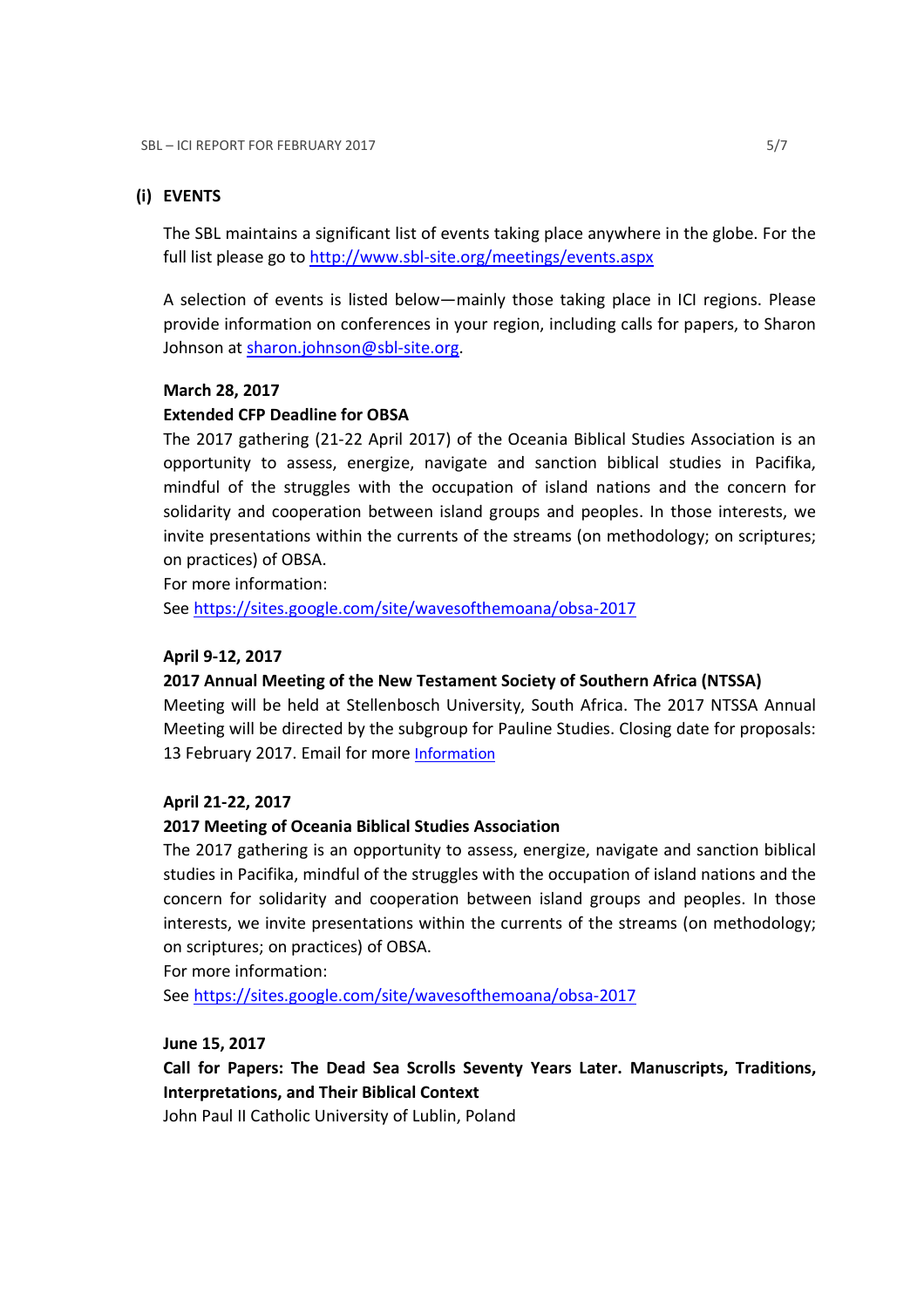The contributions may deal with any topic related to the Dead Sea scrolls, be it archeological, paleographic, literary, historical, social, biblical, or religious—again, in their widest understandings. The preferred approach is to present a particular theme from the perspective of the development of the related scholarly research, beginning with the first publications of a Qumran manuscript, or first/early interpretations concerning a particular topic related to Qumran research. Any other analysis or approach is also acceptable.

For more information:

See http://ocs.academicon.pl/index.php/test/DSS2017

### July 8-22, 2017

### Philosophical Investigation of the Hebrew Scriptures, Talmud and Midrash

This conference will seek to elucidate the classical Jewish theology of torah from heaven in light of recent challenges. We are especially interested in papers that seek a better understanding of the views presented in the Hebrew Bible, Talmud and Midrash, according to which the torah is to be seen as entering the world through, or being given shape by, God's speech to Moses and Israel at Mt. Sinai.

Please direct correspondence to gavriell@herzlinstitute.org

August 7-11, 2017

2017 SBL International Meeting Berlin, Germany https://www.sbl-site.org/meetings/Internationalmeeting.aspx

### October 25-26, 2017

# The Dead Sea Scrolls Seventy Years Later. Manuscripts, Traditions, Interpretations, and Their Biblical Context

John Paul II Catholic University of Lublin, Poland.

The huge impact of the scrolls on the field of biblical studies (in its most expansive sense!) makes it imperative that we undertake today an effort to examine and review the large field of Dead Sea Scrolls studies. The seventieth anniversary of the first discoveries seems an opportune time. The conference creates a platform for scholarly exchange concerning the present state of professional research in the field of Qumran studies.

For more information:

See http://ocs.academicon.pl/index.php/test/DSS2017